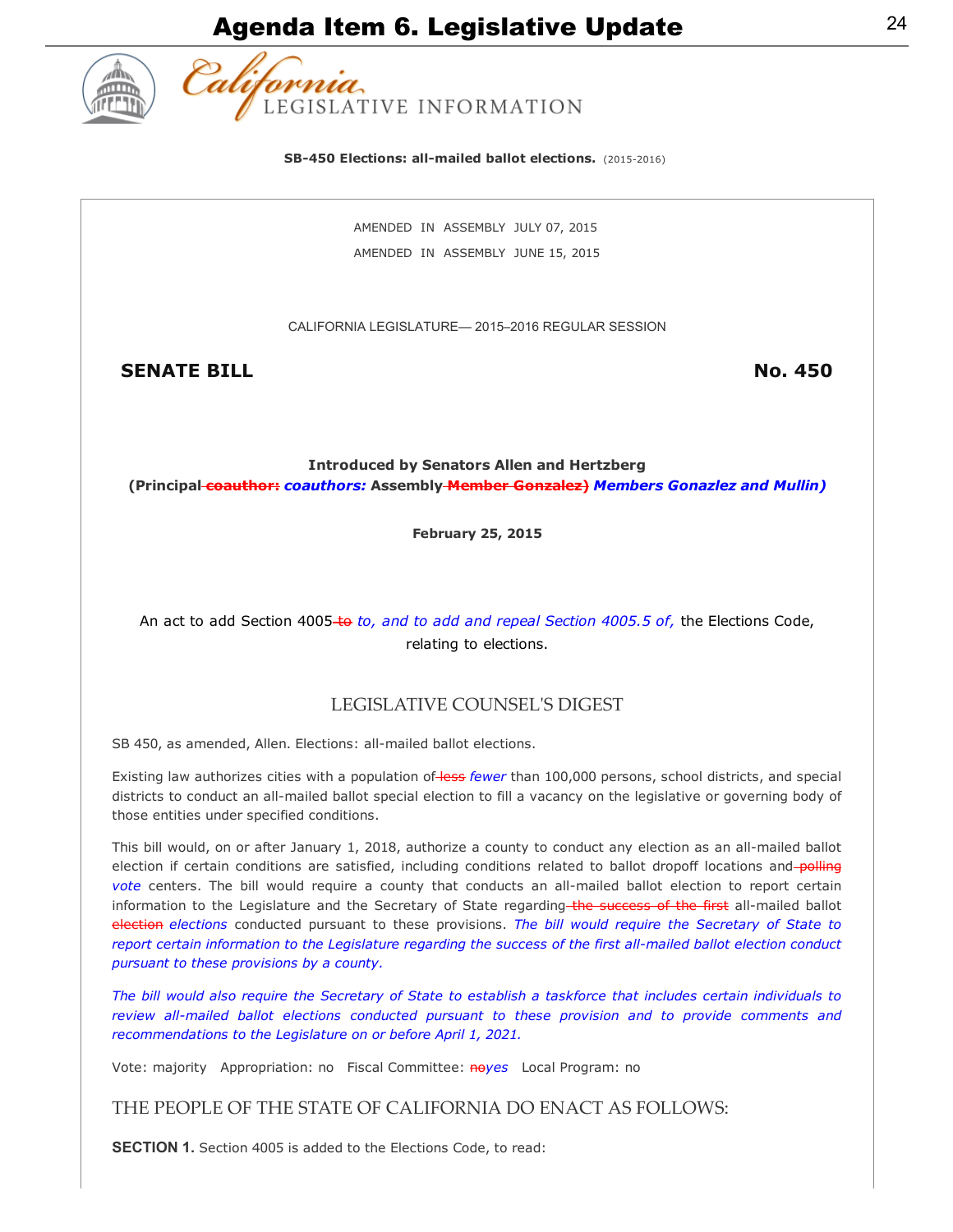4005. (a) Notwithstanding Section 4000 or any other law, on or after January 1, 2018, a county may conduct any election as an all-mailed ballot election if all of the following apply:

(1) (A) At least-one two ballot dropoff-location is locations are provided within the jurisdiction where the election is held or the number of ballot dropoff locations are fixed in a manner so that there is at least one ballot dropoff location provided for every 5,000 15,000 registered voters within the jurisdiction where the election is held, as determined on the 88th day before the day of the election, whichever results in more ballot dropoff locations.

(B) A ballot dropoff location provided for under this section consists of a *secure, accessible, and* locked ballot box located in a secure public building that meets the accessibility requirements for a polling place and is open during business hours to receive voted vote by mail ballots beginning not less than 14 days before the date of the election. *able to receive voted ballots. All ballot dropoff locations shall be open at least during regular business hours beginning not less than 28 days before the date of the election, and on the date of the election. At least one ballot dropoff location shall be an accessible, secured, exterior drop box that is available for a minimum of 12 hours per day including regular business hours.*

(2)Ballot dropoff locations are placed in a manner that best serves the voters at accessible locations as near as possible to established public transportation routes.

#### $<sup>43</sup>$ </sup>

*(2)* The county elections official permits a voter residing in the county to do any of the following at a polling *vote* center:

(A) Return, or vote and return, his or her vote by mail ballot.

(B) Register to vote vote, update his or her voter registration, and vote pursuant to Section 2170.

(C) Receive and vote a provisional ballot pursuant to Section 3016 or Article 5 (commencing with Section 14310) of Chapter 3 of Division 14.

(4)Every polling center is open to voters not less than 10 days before the date of the election for a minimum of eight hours per day except that every polling center is open from 7 a.m. to 8 p.m. on the day of the election, except as provided in Section 14401.

(5)(A)At least one polling center is provided within the jurisdiction where the election is held or the number of polling centers are fixed in a manner so that there is at least one polling center provided for every 15,000 registered voters within the jurisdiction where the election is held, as determined on the 88th day before the day of the election, whichever results in more polling centers.

*(D) Receive a replacement ballot upon verification that a ballot for the same election has not been received from the voter by the county elections official. If the county elections official is unable to determine if a ballot for the same election has been received from the voter, the county elections official may issue a provisional ballot.*

*(E) Vote a regular, provisional, or replacement ballot using accessible voting equipment that provides for a private and independent voting experience.*

*(3) (A) On the day of the election, from 7 a.m. to 8 p.m., at least one vote center is provided for every 15,000 registered voters within the jurisdiction where the election is held, as determined on the 88th day before the day of the election.*

*(B) Notwithstanding subparagraph (A), for a jurisdiction with fewer than 30,000 registered voters, a minimum of two voter centers are provided on the day of the election within the jurisdiction where the election is held.*

*(4) (A) Not less than 10 days before the day of the election, for a minimum of eight hours per day, at least one vote center is provided for every 30,000 registered voters within the jurisdiction where the election is held, as determined on the 88th day before the day of the election.*

*(B) Notwithstanding subparagraph (A), for a jurisdiction with fewer than 30,000 registered voters, a minimum of two vote centers are provided within the jurisdiction where the election is held.*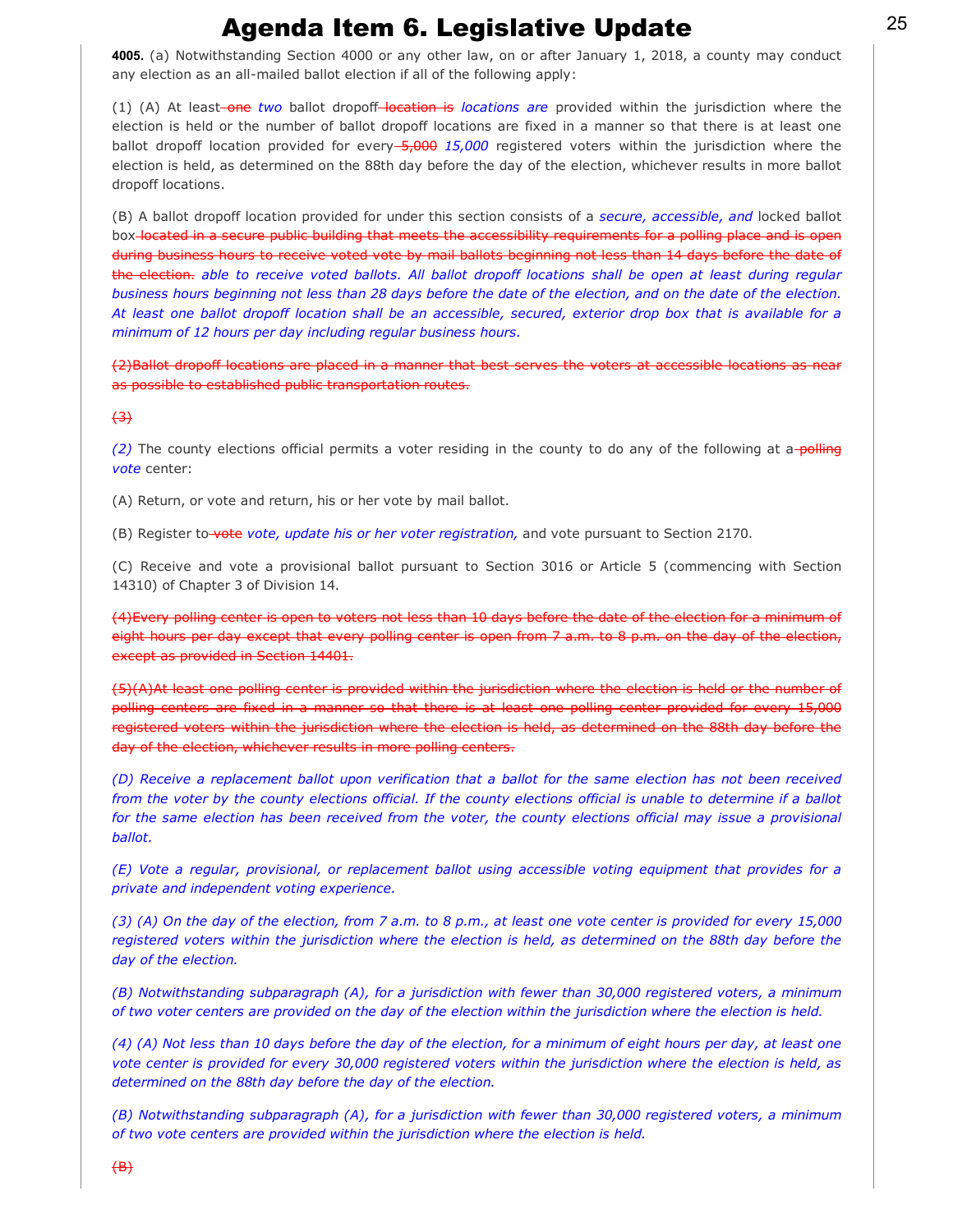*(C)* The **polling** vote centers provided under this section are established in accordance with the accessibility requirements described in Article 5 (commencing with Section 12280) of Chapter 3 of Division 12, the federal Americans with Disabilities Act of 1990 (42 U.S.C. Sec. 12101 et seq.), the federal Help America Vote Act of 2002 (52 U.S.C. Sec. 20901 et seq.), and the federal Voting Rights Act of 1965 (52 U.S.C. Sec. 10101 et seq.).

### $\leftrightarrow$

*(D)* The **polling** vote centers provided under this section are established at accessible locations as near as possible to established public transportation-routes and are routes. The vote centers shall be equipped with voting units or systems that are accessible to individuals with disabilities and that provide the same opportunity for access and participation as is provided to voters who are not disabled, including the ability to vote privately and independently in accordance with Sections 12280 and 19240.

*(E) (i) Vote centers provided under this section have an electronic mechanism for the county elections official to immediately access, at a minimum, all of the following voter registration data:*

*(I) Name.*

*(II) Address.*

*(III) Date of birth.*

*(IV) Language preference.*

*(V) Party preference.*

*(VI) Precinct.*

*(VII) Whether or not the voter has been issued a vote by mail ballot and whether or not a ballot has been received by the county elections official.*

*(ii) The electronic mechanism used to access voter registration data shall not be connected in any way to a voting system.*

*(5) A method is available to request and deliver a blank vote by mail ballot and, if a replacement ballot is necessary, a blank replacement ballot that voters with disabilities can mark privately and independently.*

(6) (A) Except as otherwise provided for in this section, precinct *election* boards for the polling *vote* centers established under this section meet the requirements for eligibility and composition pursuant to Article 1 (commencing with Section 12300) of Chapter 4 of Division 12.

(B)If a polling center is located in an area otherwise consisting of one or more precincts for which the county elections official is required to recruit precinct board members who are fluent in a language in addition to English pursuant to subdivision (c) of Section 12303 and the federal Voting Rights Act of 1965 (52 U.S.C. Sec. 10101 et seq.), the county elections official makes reasonable efforts to ensure that the polling center is staffed by precinct board members who speak that language.

*(B) Each vote center provides language assistance in all languages required in the jurisdiction under subdivision (c) of Section 12303 or Section 203 of the federal Voting Rights Act of 1965 (52 U.S.C. Sec. 10101 et seq.) in a manner that enables voters of the applicable language minority groups to participate effectively in the electoral process. Each vote center shall post information regarding the availability of language assistance in English and all other languages for which language assistance is required to be provided in the jurisdiction under subdivision (c) of Section 12303 or Section 203 of the federal Voting Rights Act of 1965 (52 U.S.C. Sec. 10101 et seq.).*

*(i) If a vote center is located in, or adjacent to, a precinct, census tract, or other defined geographical subsection required to establish language requirements under subdivision (c) of Section 12303 or Section 203 of the federal Voting Rights Act of 1965 (52 U.S.C. Sec. 10101 et seq.), or if it is identified as needing language assistance through the public input process described in clause (ii), the county elections official shall ensure that the vote center is staffed by election board members who speak the required language. If the county elections official is unable to recruit election board members who speak the required language, alternative methods of effective language assistance shall be provided by the county elections official.*

*(ii) The county elections official shall solicit public input regarding which vote centers should be staffed by*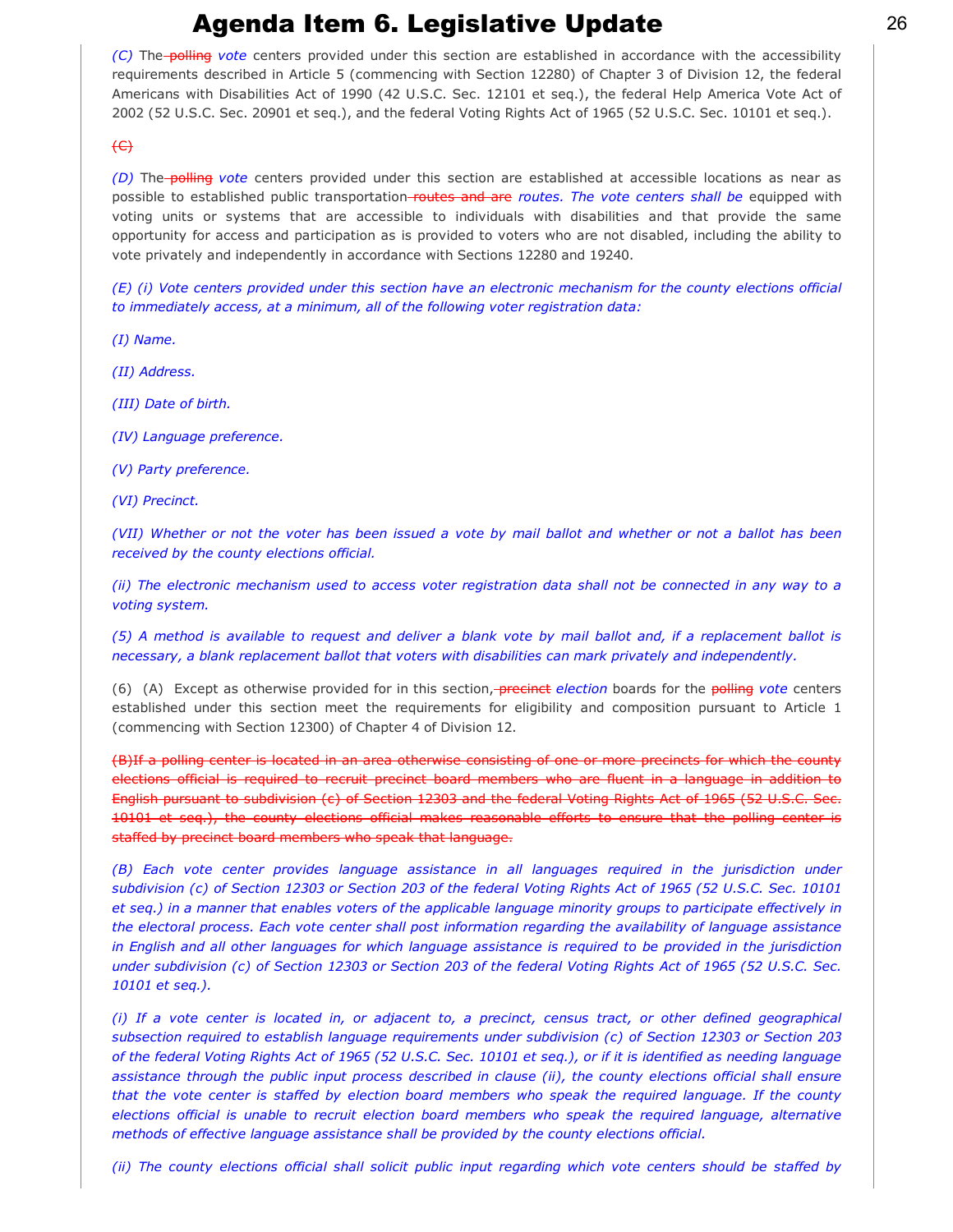*election board members who are fluent in a language in addition to English pursuant to subdivision (c) of Section 12303 and Section 203 of the federal Voting Rights Act of 1965 (52 U.S.C. Sec. 10101 et seq.).*

*(iii) The county elections official shall provide notice in the sample ballot, in vote by mail materials, and on his or her Internet Web site of the specific language services available at each vote center.*

*(C) Each vote center provides election materials translated in all languages required in the jurisdiction under subdivision (c) of Section 14201 and Section 203 of the federal Voting Rights Act of 1965 (52 U.S.C. Sec. 10101 et seq.).*

*(D) Each vote center provides reasonable modifications and auxiliary aids and services as required by the federal American with Disabilities Act (42 U.S.C. Sec. 12101 et seq.).*

(7) (A) The *At least 29 days before the date of the election, the county elections official delivers mails* to each *registered* voter all supplies necessary for the use and return of the vote by mail ballot, including an envelope for the *a vote by mail ballot packet that includes a return envelope with instructions for the use and* return of the voted vote by mail ballot.

(B) The county elections official delivers to each voter, with either the sample ballot sent pursuant to Section 13303 or with the vote by mail-**ballot**, ballot packet, all of the following:

(i) A notice, translated in all languages required under subdivision (c) of Section 14201 and Section 203 of the federal Voting Rights Act of 1965 (52 U.S.C. Sec. 10101 et seq.), that informs voters of all of the following:

(I) An all-mailed ballot election is being conducted and each eligible voter will receive be issued a vote by mail ballot by mail.

(II) The voter may cast a vote by mail ballot in person at a-polling vote center during the times and days specified in *subparagraph (A) of* paragraph (4) *(4)* or on election day.

(III) The *At least seven days before the date of the election, the*  voter may request the county elections official to send a vote by mail ballot in a language other than English pursuant to Section 203 of the federal Voting Rights Act of 1965 (52 U.S.C. Sec. 10101 et seq.) or a facsimile copy of the ballot printed in a language other than English pursuant to Section 14201.

(ii) A list of the ballot dropoff locations and-polling vote centers established pursuant to this-section, section, *including the dates and hours they are open.* The list shall also be posted *in an accessible format* on the Internet Web site of the county elections official.

(iii) A postage-paid postcard that the voter may return to the county elections official for the purpose of requesting a vote by mail ballot in a language other than English.

(8)(A)The county elections official submits to the Secretary of State a voter education and outreach plan to be implemented by the county for any election conducted pursuant to this section. The voter education and outreach plan shall include, but shall not be limited to, all of the following:

(i)One education and outreach meeting that includes representatives, advocates, and other stakeholders representing each community for which the county is required to provide voting materials and assistance in a language other than English under subdivision (c) of Section 14201 and the federal Voting Rights Act of 1965 (52 U.S.C. Sec. 10101 et seq.).

(ii)One education and outreach meeting that includes representatives from community organizations and individuals that advocate on behalf of, or provide services to, individuals with disabilities.

(iii)At least one bilingual voter education workshop for each language in which the county is required to provide voting materials and assistance under subdivision (c) of Section 14201 and the federal Voting Rights Act of 1965 (52 U.S.C. Sec. 10101 et seq.).

(iv)At least one voter education workshop to increase accessibility for participation of eligible voters with disabilities.

*(C) Upon request, the county elections official provides written voting materials to voters with disabilities in an accessible format.*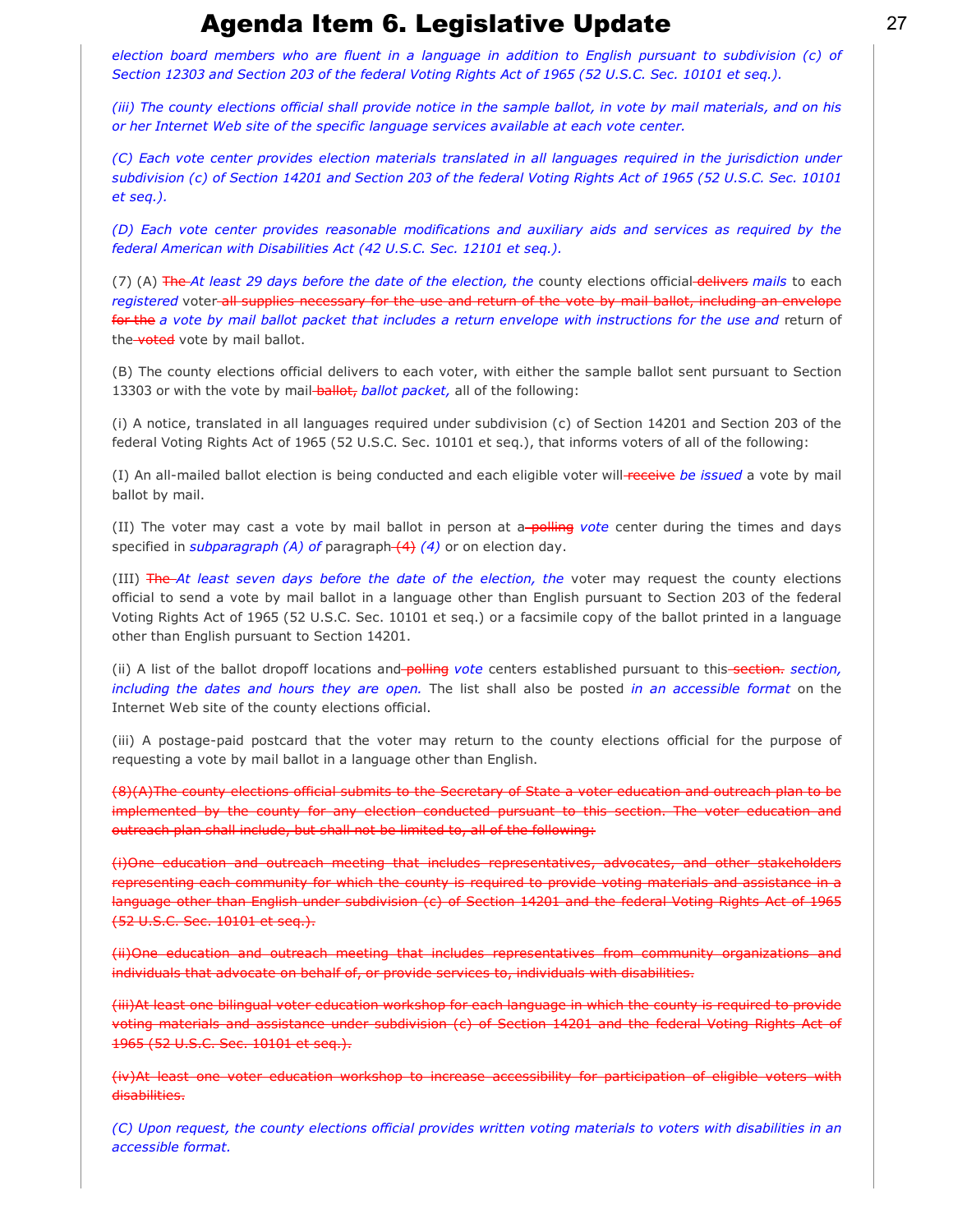*(8) (A) The county elections official develops a draft plan for the administration of elections conducted pursuant to this section in consultation with the public, including both of the following:*

*(i) One meeting, publicly noticed at least 10 days in advance of the meeting, that includes representatives, advocates, and other stakeholders representing each community for which the county is required to provide voting materials and assistance in a language other than English under subdivision (c) of Section 14201 and the federal Voting Rights Act of 1965 (52 U.S.C. Sec. 10101 et seq.).*

*(ii) One meeting, publicly noticed at least 10 days in advance of the meeting, that includes representatives from the disability community and community organizations and individuals that advocate on behalf of, or provide services to, individuals with disabilities.*

*(B) The county elections official, when developing the draft plan for the administration of elections conducted pursuant to this section, considers, at a minimum, all of the following:*

*(i) Vote center and ballot dropoff location proximity to public transportation.*

*(ii) Vote center and ballot dropoff location proximity to communities with historically low vote by mail usage.*

*(iii) Vote center and ballot dropoff location proximity to population centers.*

*(iv) Vote center and ballot dropoff location proximity to language minority communities.*

*(v) Vote center and ballot dropoff location proximity to voters with disabilities.*

*(vi) Access to accessible and free parking at vote centers and ballot dropoff locations.*

*(vii) The distance and time a voter must travel by car or public transportation to a vote center and ballot dropoff location.*

*(viii) The availability of alternate methods for voters with disabilities for whom vote by mail ballot are not accessible to cast a ballot.*

*(ix) Traffic patterns near vote centers and ballot dropoff locations.*

*(x) The availability of mobile vote centers in addition to the number of vote centers established pursuant to this section.*

*(C) The county elections official publicly notices the draft plan for the administration of elections conducted pursuant to this section and accepts public comments on the draft plan for at least 14 days before the hearing held pursuant to subparagraph (D).*

*(D) (i) Following the 14day review period required by subparagraph (C), the county elections official holds a public meeting to consider the draft plan for the administration of elections conducted pursuant to this section and to accept public comment. The meeting shall be publicly noticed at least 10 days in advance of the meeting on the Internet Web sites of the clerk of the county board of supervisors and the county elections official, or, if neither the clerk of the county board of supervisors nor the county elections official maintain an Internet Web site, in the office of the county elections official.*

*(ii) After the public hearing to consider the draft plan for the administration of elections conducted pursuant to this section and to accept public comments, the county elections official may amend the draft plan. The county elections official shall publicly notice the amended draft plan and shall accept public comments on the amended draft plan for at least 14 days before the county elections official may adopt the amended draft plan pursuant to subparagraph (E).*

*(E) Following the 14-day review and comment period required by clause (ii) of subparagraph (D), the county elections may adopt a final plan for the administration of elections conducted pursuant to this section.*

*(F) Public meetings held pursuant to this paragraph shall, upon request, provide auxiliary aids and services to ensure effective communication with people with disabilities.*

*(G) Within two years of the adoption of the first plan for the administration of elections conducted pursuant to this section, the county elections official shall hold public meetings in accordance with the procedures described in subparagraphs (C) to (F), inclusive, to consider revising the first plan for the administration of elections conducted pursuant to this section. Every four years thereafter, the county elections official shall hold*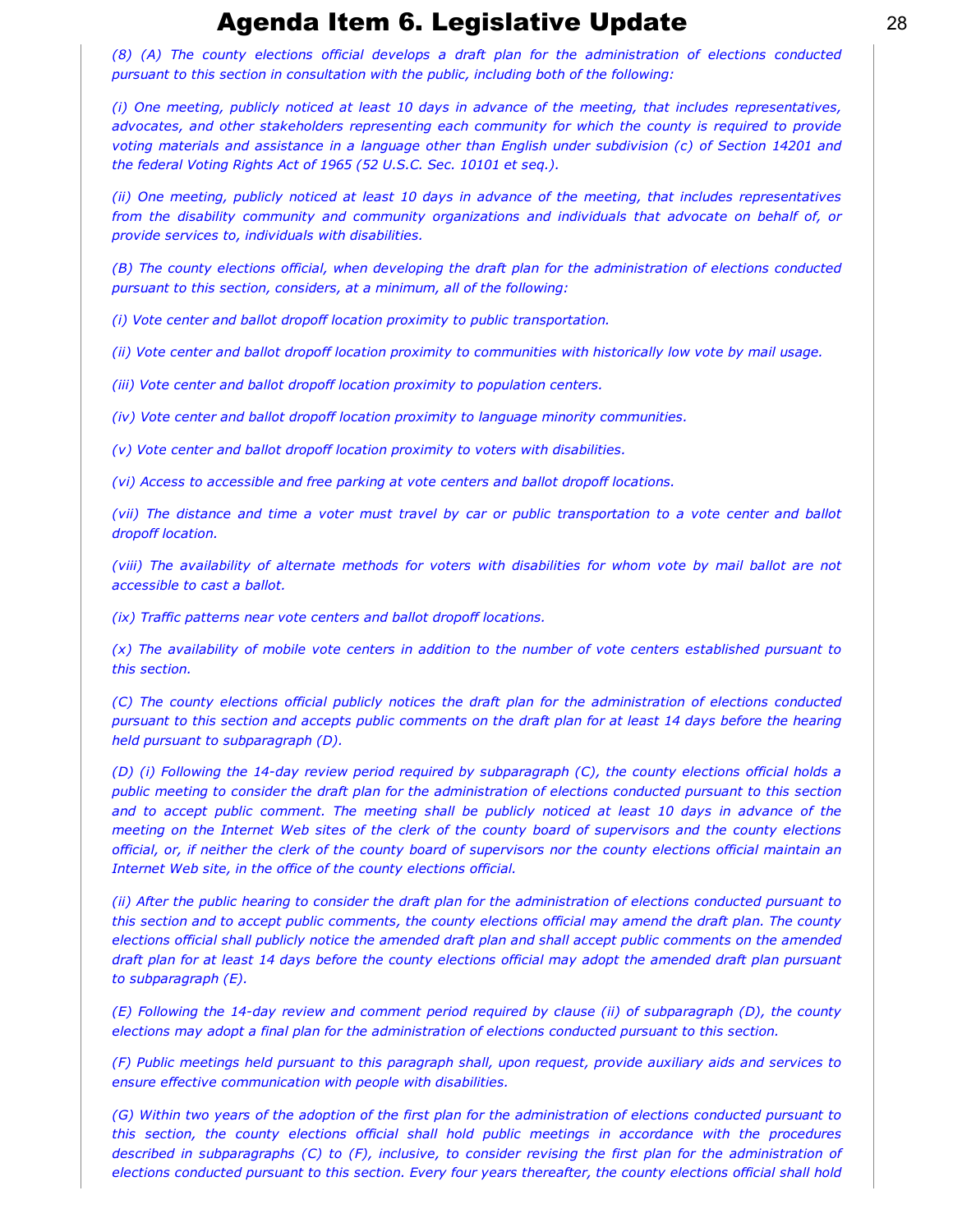*public meetings in accordance with the procedures described in subparagraphs (C) to (F), inclusive, to consider revising the plan for the administration of elections conducted pursuant to this section.*

*(H) (i) With reasonable public notification, a county elections official may amend a plan for the administration of elections conducted pursuant to this section no more than 120 days before the date of an election held pursuant to this section.*

*(ii) With reasonable public notification, a county elections official may amend a plan for the administration of elections conducted pursuant to this section more than 120 days before the date of an election held pursuant to this section if he or she provides at least 30 days to accept public comment on the amended plan.*

*(I) The plan for the administration of elections conducted pursuant to this section, includes all of the following:*

*(i) A description of how the county elections official will use the media, including social media, newspapers, radio, and television that serve language minority communities for purposes of informing voters of the* upcoming election and promoting the toll-free voter assistance hotline.

*(ii) A description of how the county elections official will have a community presence to educate voters regarding the provisions of this section.*

*(iii) A description of the accessible information that will be publicly available on the accessible Internet Web site of the county elections official.*

*(iv) A description of how the county elections official will educate and communicate the provisions of this section to the public, including:*

*(I) Communities for which the county is required to provide voting materials and assistance in a language other than English under subdivision (c) of Section 14201 and the federal Voting Rights Act of 1965 (52 U.S.C. Sec. 10101 et seq.).*

*(II) The disability community, including organizations and individuals that advocate on behalf of, or provide services to, individuals with disabilities.*

*(v) A description of how a voter with disabilities may request and receive a blank vote by mail ballot and, if a replacement ballot is necessary, a blank replacement ballot that voters with disabilities can mark privately and independently.*

*(vi) A description of how the county elections official will address significant disparities in voter accessibility and participation identified in the reports required by subdivision (f).*

*(vii) To the extent available at the time of publication, information on all of the following:*

*(I) The total number of vote centers to be established.*

*(II) The total number of ballot dropoff locations to be established.*

*(III) The location of each vote center.*

*(IV) The location of each ballot dropoff location and whether it is inside or outside.*

*(V) A map of the locations of each vote center and ballot dropoff location.*

*(VI) The hours of operation for each vote center.*

*(VII) The hours of operation for each ballot dropoff location.*

*(VIII) The security and contingency plans that would be implemented by the county elections official to do both of the following:*

*(ia) Prevent a disruption of the vote center process.*

*(ib) Ensure that the election is properly conducted if a disruption occurs.*

*(IX) The number of election board members and the number of bilingual election board members and the languages spoken.*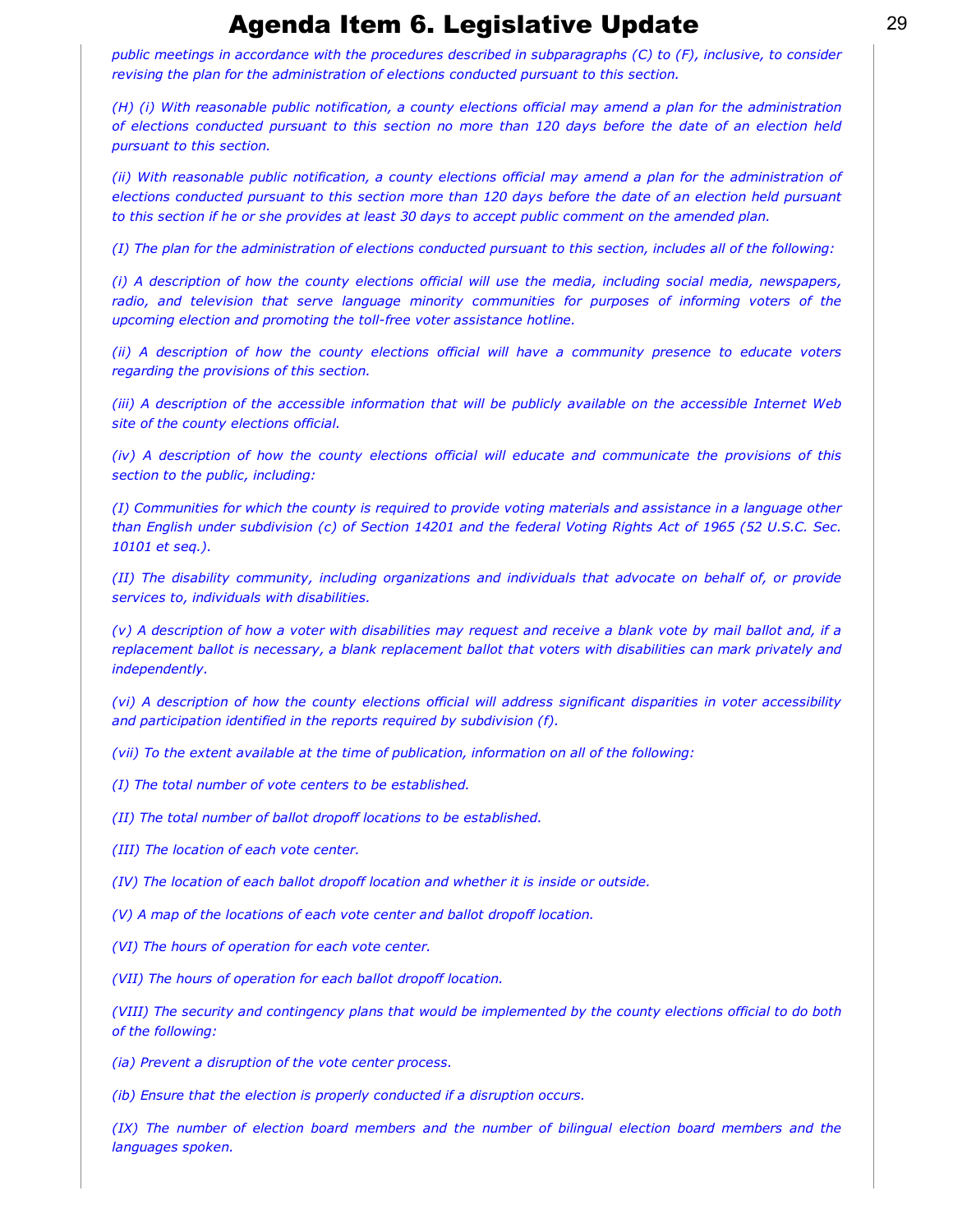*(X) The type and number of accessible voting machines and related accessible services at each vote center.*

*(XI) The design, layout, and placement of equipment inside each voter center that protects each voter's right to cast a private ballot.*

### $\leftrightarrow$

*(viii)* A toll-free voter assistance hotline maintained by the county elections official that is operational no later than 29 days before the date of the election until 5 p.m. on the day after the election. The toll-free voter assistance hotline shall provide assistance to voters in all languages in which the county is required to provide voting materials and assistance under subdivision (c) of Section 14201 and the federal Voting Rights Act of 1965 (52 U.S.C. Sec. 10101 et seq.).

### $\leftrightarrow$

*(ix)* At least one public service announcement in the media, including newspapers, radio, and television, that serve English-speaking citizens for purposes of informing voters of the upcoming election and promoting the toll-free voter assistance hotline.

### (vii)

*(x)* At least one public service announcement in the media, including newspapers, radio, and television, that serve non-English-speaking citizens for each language in which the county is required to provide voting materials and assistance under subdivision (c) of Section 14201 and the federal Voting Rights Act of 1965 (52 U.S.C. Sec. 10101 et seq.) for purposes of informing voters of the upcoming election and promoting the tollfree voter assistance hotline.

(viii)A voter education social media strategy that is developed in partnership with community organizations and individuals that advocate on behalf of, or provide services to, non English speaking individuals and individuals with disabilities.

### $\left(\text{B}\right)$

*(J)* The voter education and outreach plan *plan for the administration of elections conduct pursuant to this section* is posted *in a format that is accessible to persons with disabilities* on the Internet Web site of the Secretary of State and on the Internet Web site of the county elections official.

*(b) Notwithstanding Section 4002 or any other law, on or after January 1, 2018, a county elections official may conduct a special election as an all-mailed ballot election under this section if all of the following apply:* 

*(1) (A) On the day of election, from 7 a.m. to 8 p.m., at least one vote center is provided for every 30,000 registered voters. The county elections official shall make a reasonable effort to establish a vote center within the jurisdiction where the special election is held.*

*(B) Notwithstanding subparagraph (A), for a jurisdiction with fewer than 30,000 registered voters, the county elections official makes a reasonable effort to establish a vote center.*

*(2) (A) Not less than 10 days before the day of the election, for a minimum of eight hours per day, at least one vote center is provided for every 60,000 registered voters. The county elections official shall make a reasonable effort to establish a vote center within the jurisdiction where the special election is held.*

*(B) Notwithstanding subparagraph (A), for a jurisdiction with fewer than 30,000 registered voters, the county elections official makes a reasonable effort to establish a vote center.*

*(3) (A) At least one ballot dropoff location is provided for every 15,000 registered voters. At least one ballot dropoff location shall be located within the jurisdiction where the special election is held. All ballot dropoff locations shall be open at least during regular business hours beginning not less than 28 days before the date of the election, and on the date of the election.*

*(B) Notwithstanding subparagraph (A), for a jurisdiction with fewer than 15,000 registered voters, at least one ballot dropoff location shall be provided.*

#### $\leftrightarrow$

*(c)* Except as otherwise provided in this section, the election day procedures shall be conducted in accordance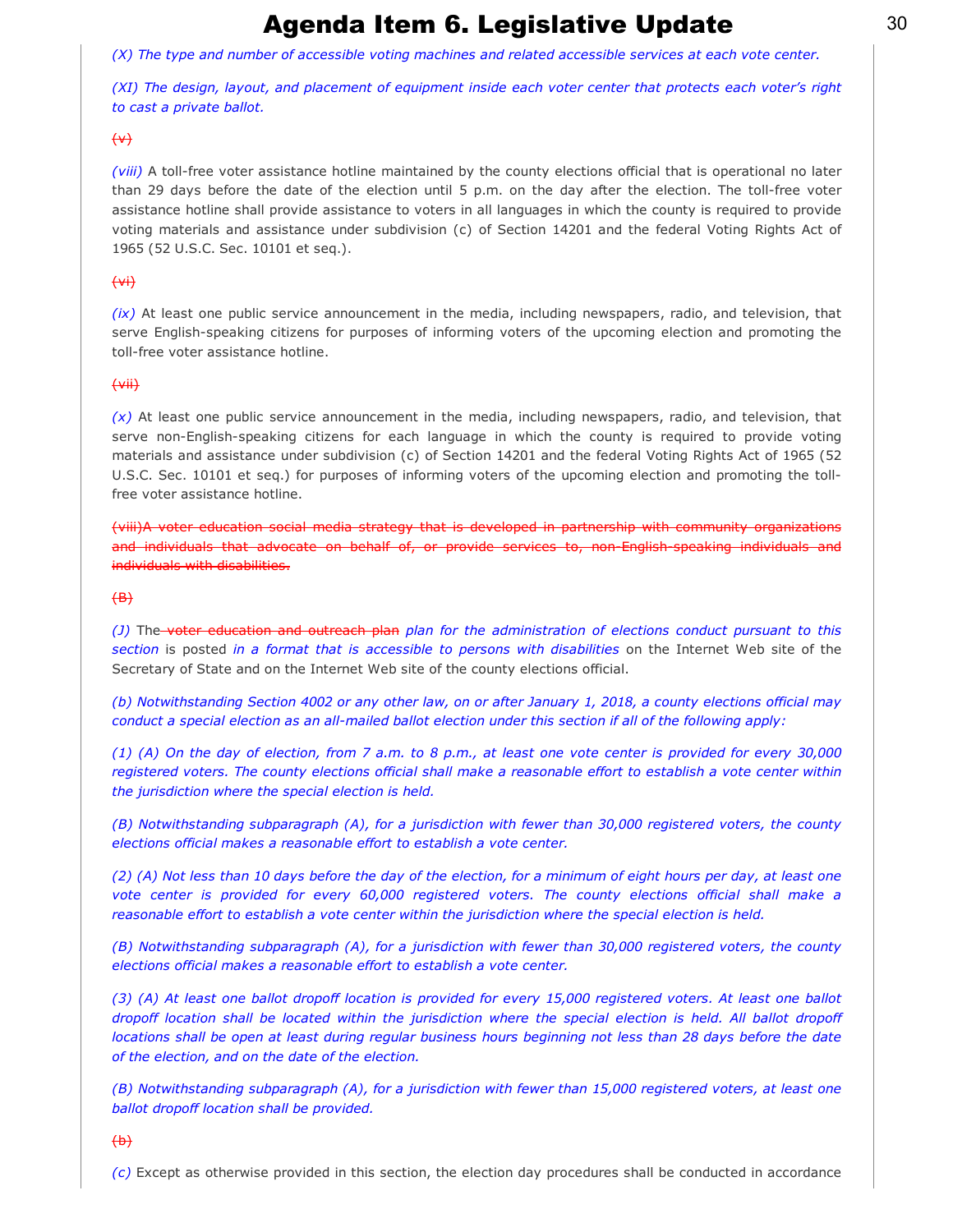with Division 14 (commencing with Section 14000).

### $\left(\text{e}\right)$

*(d)* The county elections official may provide, at his or her discretion, additional ballot dropoff locations and polling *vote* centers for purposes of this section.

#### $\left(\text{d}\right)$

*(e)* The return of voted vote by mail ballots is subject to Sections 3017 and 3020.

### $\left\{ e\right\}$

*(f)* For the sole purpose of reporting the results of an election conducted pursuant to this section, upon completion of the ballot count, the county elections official shall divide the jurisdiction into precincts pursuant to Article 2 (commencing with Section 12220) of Chapter 3 of Division 12 and shall prepare a statement of the results of the election in accordance with Sections 15373 and 15374.

### $<sup>4</sup>$ </sup>

*(g)* (1) *(A)* If an election is conducted pursuant to this section, the county *Secretary of State* shall report to the Legislature and to the Secretary of State regarding the success of the first election conducted pursuant to this section, including, but not limited to, all of the following: to the extent possible, the turnout of different *populations, including the population categories of race, ethnicity, language preference, age, gender, disability, permanent vote by mail status, and political party affiliation as it relates to the languages required under the federal Voting Rights Act of 1965 (52 U.S.C. Sec. 10101 et seq.).*

(A)Any statistics on the cost to conduct the election.

#### $\left(\text{B}\right)$

The turnout of different populations, including, but not limited to, and to the extent possible, the population categories of race, ethnicity, language preference, age, gender, disability, permanent vote by mail status, and political party affiliation as it relates to the languages required under the federal Voting Rights Act of 1965 (52 U.S.C. Sec. 10101 et seq.).

*(B) If an election is conducted pursuant to this section, the county shall submit to the Legislature and to the Secretary of State a report that includes all of the following:*

*(i) Information on the cost to conduct the election.*

### $\leftarrow$

*(ii)* The number of ballots that were not counted and the reasons they were-rejected. not counted.

#### $\Theta$

*(iii)* Voter fraud.

### $f$  $f$

*(iv)* Any other problems that became known to the county during the election or canvass.

#### *(v) The number of votes cast at each vote center.*

(2) Whenever possible, using the criteria set forth in paragraph (1), the **report** reports shall compare the election conducted pursuant to this section to similar elections not conducted pursuant to this section in the same jurisdiction or comparable jurisdictions.

(3) Within six months after the date of the election or before the date of a subsequent election conducted pursuant to this section, whichever is sooner, a county the Secretary of State and counties shall do all of the following with respect to the report reports required by this subdivision:

(A) Submit the report *reports* to the Legislature in compliance with Section 9795 of the Government Code.

#### (B)Submit the report to the Secretary of State.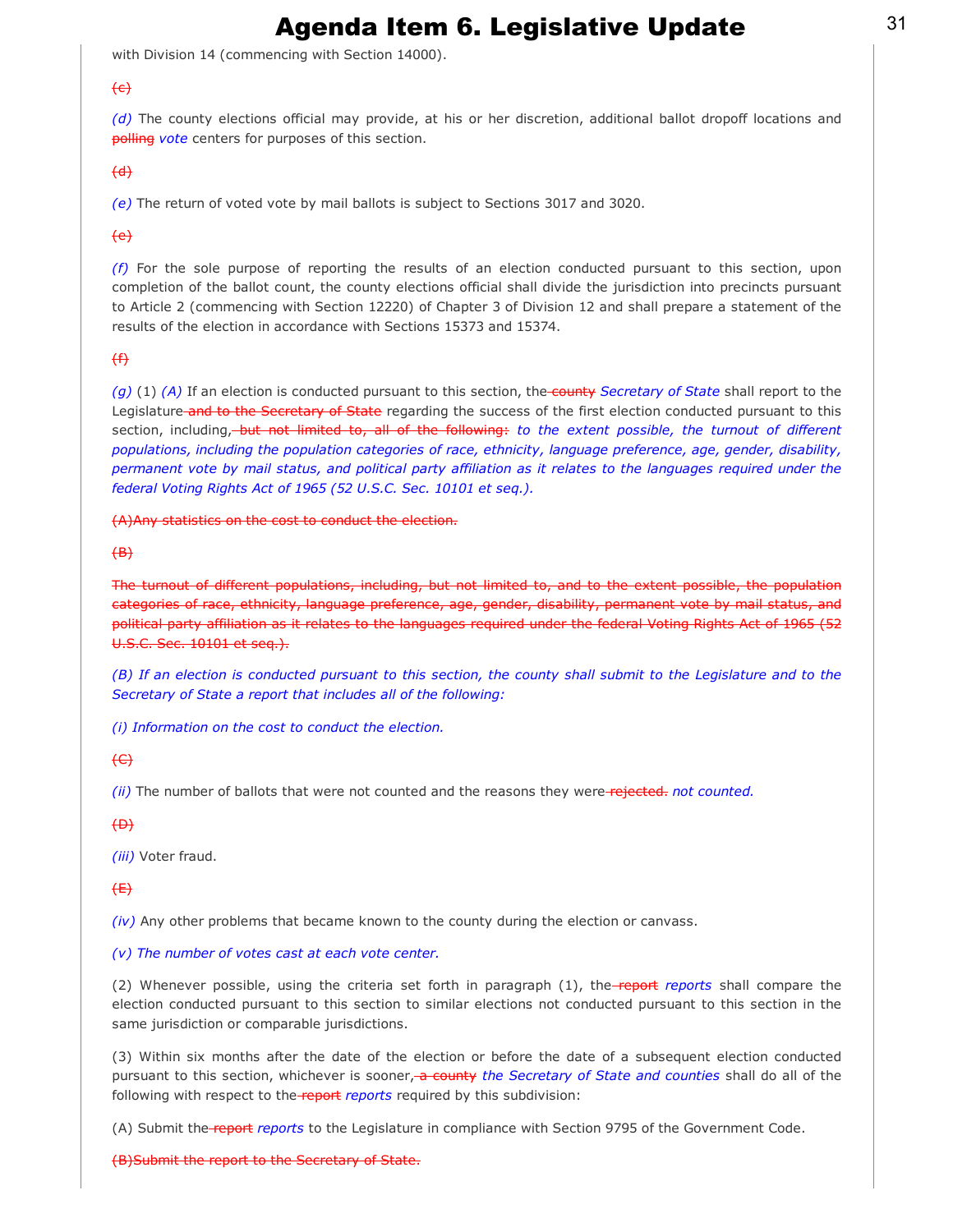*(B)* Post the report *reports in a format that is accessible to voters with disabilities* on the Internet Web site of the *Secretary of State or the* county elections official. *official, as applicable.*

*(h) The Secretary of State shall enforce the provisions of this section pursuant to Section 12172.5 of the Government Code.*

*(i) For purposes of this section, "disability" has the same meaning as defined in subdivisions (j), (m), and (n) of Section 12926 of the Government Code.*

*SEC. 2. Section 4005.5 is added to the Elections Code, to read:*

*4005.5. (a) The Secretary of State shall establish a taskforce that includes representatives of all of the following:*

*(1) County elections officials.*

 $\left(\leftarrow$ 

*(2) Individuals with demonstrated language accessibility experience for languages covered under the federal Voting Rights Act of 1965 (52 U.S.C. Sec. 10101 et seq.).*

*(3) The disability community and community organizations and individuals that advocate on behalf of, or provide services to, individuals with disabilities.*

*(4) Experts with demonstrated experience in the field of elections.*

*(b) The taskforce shall review elections conducted pursuant to Section 4005 and provide comments and recommendations to the Legislature on or before April 1, 2021.*

*(c) This section shall remain in effect only until January 1, 2022, and as of that date is repealed, unless a later enacted statute, that is enacted before January 1, 2022, deletes or extends that date.*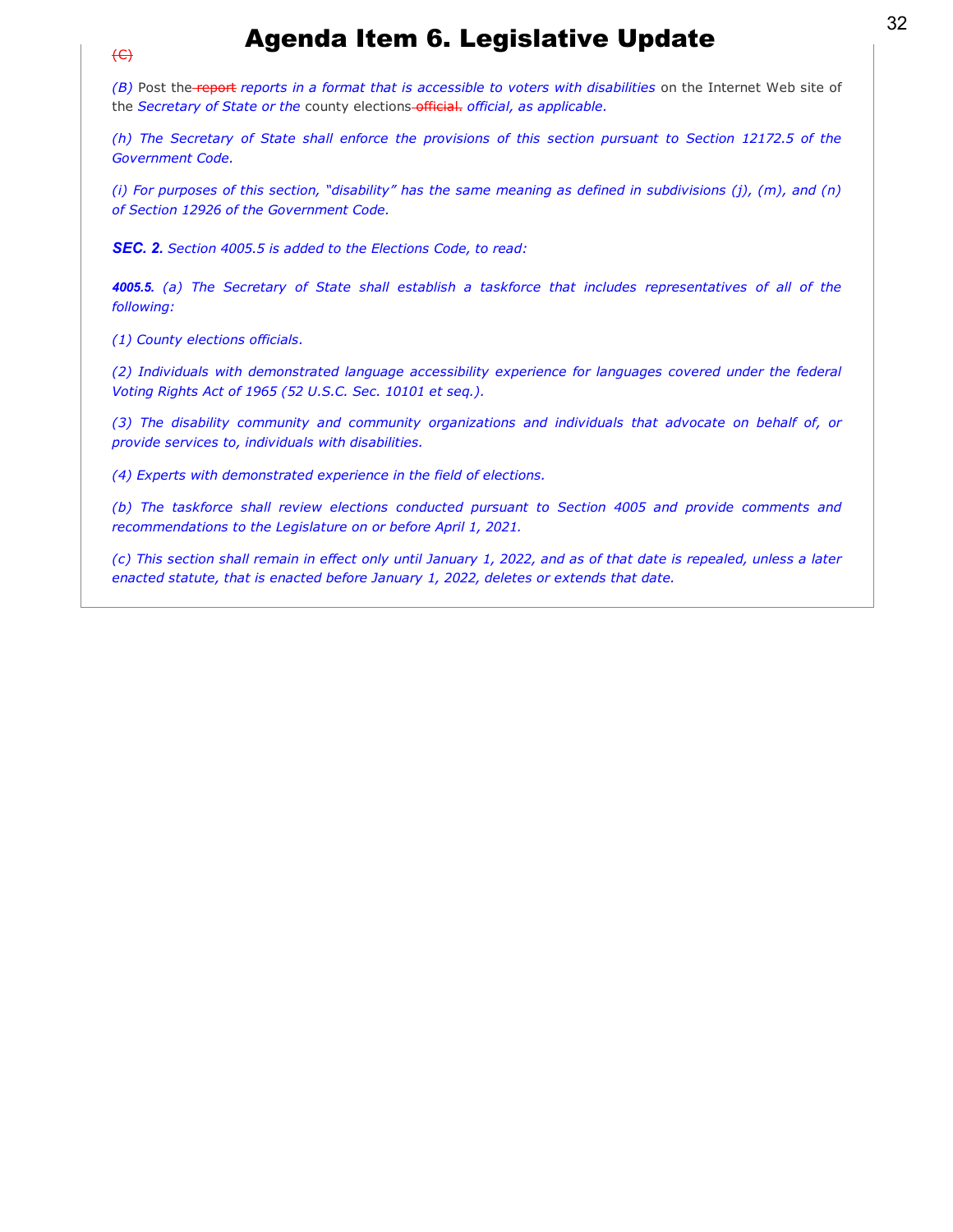

AB-1461 Voter registration: California New Motor Voter Program. (2015-2016)

### Assembly Bill No. 1461

CHAPTER 729

### An act to amend Sections 2100 and 2102 of, and to add Chapter 4.5 (commencing with Section 2260) to Division 2 of the Elections Code, relating to elections.

[ Approved by Governor October 10, 2015. Filed with Secretary of State October 10, 2015. ]

### LEGISLATIVE COUNSELʹS DIGEST

AB 1461, Gonzalez. Voter registration: California New Motor Voter Program.

Existing law, the federal National Voter Registration Act of 1993, requires a state to, among other things, establish procedures to register a person to vote by application made simultaneously with an application for a new or renewal of a motor vehicle driver's license. The federal act requires the motor vehicle driver's license application to serve as an application for voter registration with respect to an election for federal office, unless the applicant fails to sign the application, and requires the application to be considered as updating the applicant's previous voter registration, if any. The federal act defines "motor vehicle driver's license" to include any personal identification document issued by a state motor vehicle authority.

Under existing state law, a person may not be registered to vote except by affidavit of registration. Existing law requires a properly executed affidavit of registration to be deemed effective upon receipt of the affidavit by the county elections official if the affidavit is submitted to the Department of Motor Vehicles on or before the 15th day before the election. Existing state law requires the Department of Motor Vehicles and the Secretary of State to develop a process and the infrastructure to allow a person who is qualified to register to vote in the state to register to vote online.

Existing law requires the Department of Motor Vehicles to issue driver's licenses and state identification cards to applicants who meet specified criteria and provide the department with the required information. Existing law generally requires an applicant for an original driver's license or state identification card to submit satisfactory proof to the department that the applicant's presence in the United States is authorized under federal law.

This bill would require the Secretary of State and the Department of Motor Vehicles to establish the California New Motor Voter Program for the purpose of increasing opportunities for voter registration by any person who is qualified to be a voter. Under the program, after the Secretary of State certifies that certain enumerated conditions are satisfied, the Department of Motor Vehicles would be required to electronically provide to the Secretary of State the records of each person who is issued an original or renewal of a driver's license or state identification card or who provides the department with a change of address, as specified. The person's motor vehicle records would then constitute a completed affidavit of registration and the person would be registered to vote, unless the person affirmatively declined to be registered to vote during a transaction with the department, the department did not represent to the Secretary of State that the person attested that he or she meets all voter eligibility requirements, as specified, or the Secretary of State determines that the person is ineligible to vote. The bill would require the Secretary of State to adopt regulations to implement this program, as specified.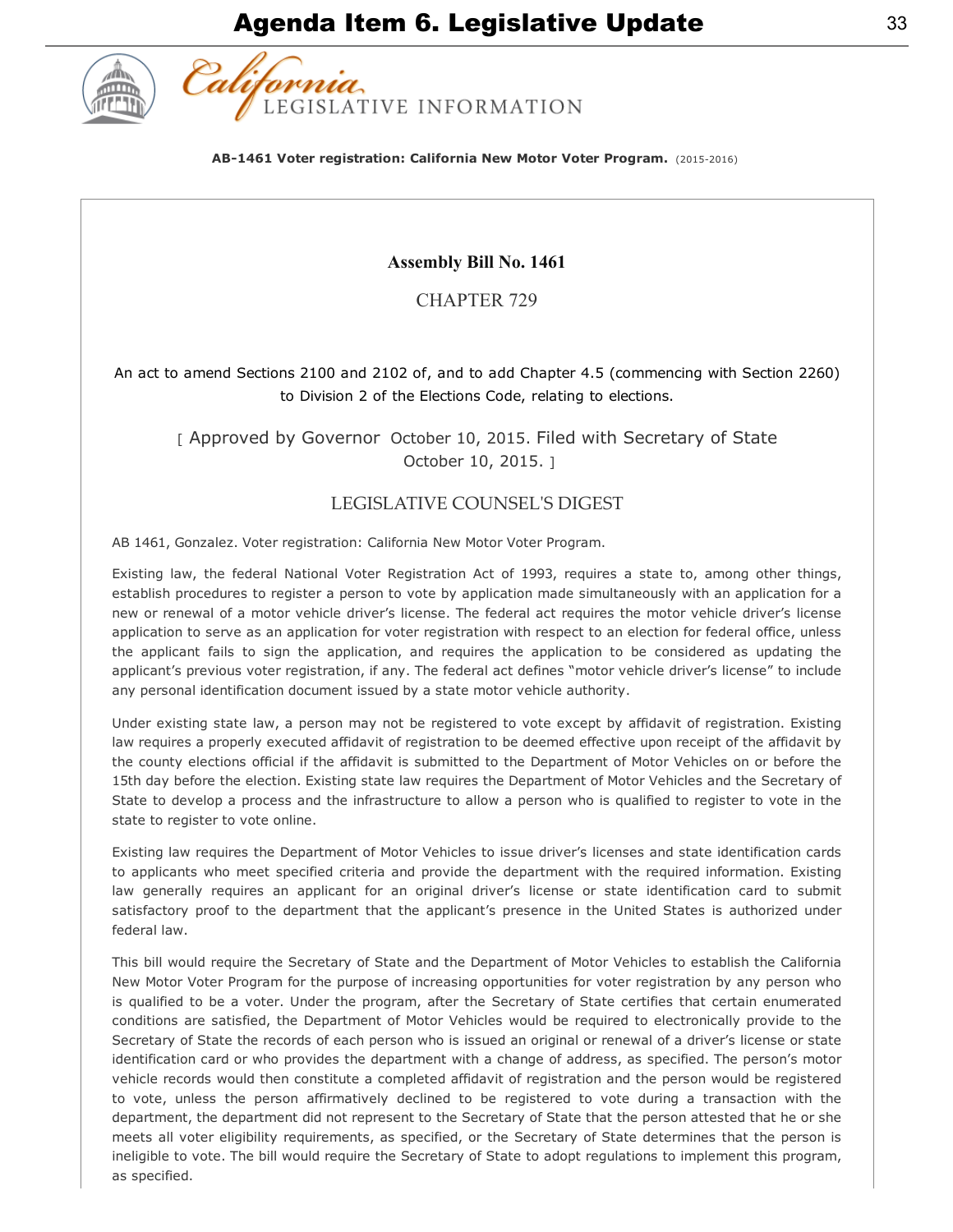Under existing law, the willful, unauthorized disclosure of information from a Department of Motor Vehicles record to any person, or the use of any false representation to obtain information from a department record or any use of information obtained from any department record for a purpose other than the one stated in the request or the sale or other distribution of the information to a person or organization for purposes not disclosed in the request is a misdemeanor, punishable by a fine not exceeding \$5,000 or by imprisonment in the county jail not exceeding one year, or both fine and imprisonment.

This bill would provide that disclosure of information contained in the records obtained from the Department of Motor Vehicles pursuant to the California New Motor Voter Program is a misdemeanor, punishable by a fine not exceeding \$5,000 or by imprisonment in the county jail not exceeding one year, or both fine and imprisonment. By creating a new crime, this bill would impose a state-mandated local program.

Existing law, the Information Practices Act of 1977, authorizes every state agency to maintain in its records only personal information that is relevant and necessary to accomplish a purpose of the agency, or is required or authorized by state or federal law. That act specifies the situations in which disclosure is permissible and also specifies the manner in which agencies must account for disclosures of personal information, including those due to security breaches, among other provisions.

This bill would require the Secretary of State to establish procedures to safeguard the confidentiality of information acquired from the Department of Motor Vehicles pursuant to the California New Motor Voter Program and would state that the provisions of the Information Practices Act of 1977 govern disclosures pursuant to the program.

Existing law makes it a crime for a person to willfully cause, procure, or allow himself or herself or any other person to be registered as a voter, knowing that he or she or that other person is not entitled to registration. Existing law also makes it a crime to fraudulently vote or attempt to vote.

This bill would provide that if a person who is ineligible to vote becomes registered to vote by operation of the California New Motor Voter Program in the absence of a violation by that person of the crime described above, that person's registration shall be presumed to have been effected with official authorization and not the fault of that person. The bill would also provide that if a person who is ineligible to vote becomes registered to vote by operation of this program, and that person votes or attempts to vote in an election held after the effective date of the person's registration, that person shall be presumed to have acted with official authorization and is not guilty of fraudulently voting or attempting to vote, unless that person willfully votes or attempts to vote knowing that he or she is not entitled to vote.

This bill would also make conforming changes.

This bill would incorporate additional changes to Section 2102 of the Elections Code, proposed by SB 589, that would become operative only if SB 589 and this bill are both chaptered and become effective on or before January 1, 2016, and this bill is chaptered last.

The California Constitution requires the state to reimburse local agencies and school districts for certain costs mandated by the state. Statutory provisions establish procedures for making that reimbursement.

This bill would provide that no reimbursement is required by this act for a specified reason.

Vote: majority Appropriation: no Fiscal Committee: yes Local Program: yes

### THE PEOPLE OF THE STATE OF CALIFORNIA DO ENACT AS FOLLOWS:

SECTION 1. Section 2100 of the Elections Code is amended to read:

2100. A person shall not be registered except as provided in this chapter or Chapter 4.5, except upon the production and filing of a certified copy of a judgment of the superior court directing registration to be made.

SEC. 2. Section 2102 of the Elections Code, as amended by Section 6.5 of Chapter 909 of the Statutes of 2014, is amended to read:

2102. (a) Except as provided in Chapter 4.5, a person shall not be registered as a voter except by affidavit of registration. The affidavit shall be mailed or delivered to the county elections official and shall set forth all of the facts required to be shown by this chapter. A properly executed registration shall be deemed effective upon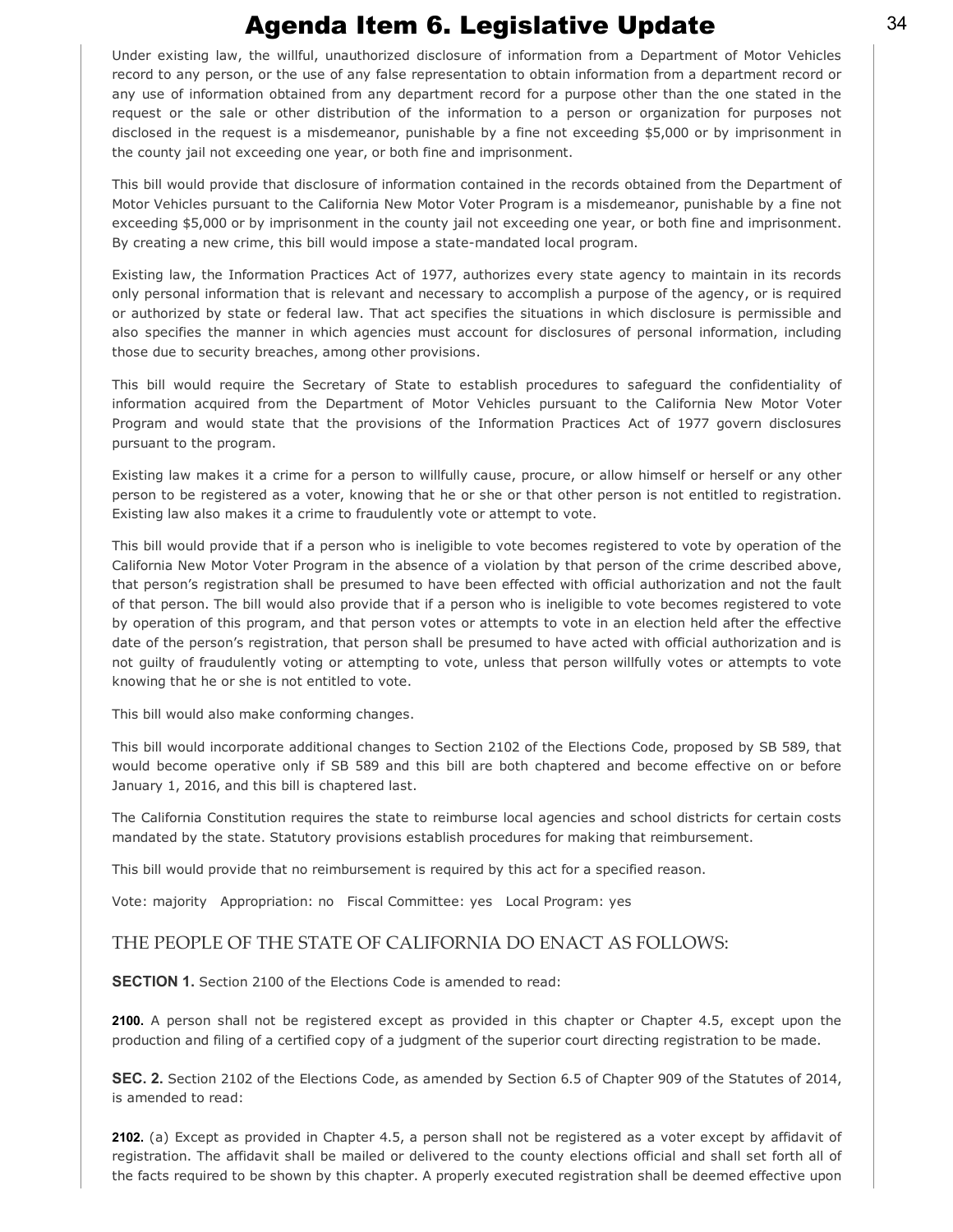receipt of the affidavit by the county elections official if received on or before the 15th day prior to an election to be held in the registrant's precinct. A properly executed registration shall also be deemed effective upon receipt of the affidavit by the county elections official if any of the following apply:

(1) The affidavit is postmarked on or before the 15th day prior to the election and received by mail by the county elections official.

(2) The affidavit is submitted to the Department of Motor Vehicles or accepted by any other public agency designated as a voter registration agency pursuant to the federal National Voter Registration Act of 1993 (52 U.S.C. 20501 et seq.) on or before the 15th day prior to the election.

(3) The affidavit is delivered to the county elections official by means other than those described in paragraph (1) and (2) on or before the 15th day prior to the election.

(4) The affidavit is submitted electronically on the Internet Web site of the Secretary of State pursuant to Section 2196 on or before the 15th day prior to the election.

(b) For purposes of verifying a signature on a recall, initiative, or referendum petition or a signature on a nomination paper or any other election petition or election paper, a properly executed affidavit of registration shall be deemed effective for verification purposes if both of the following conditions are satisfied:

(1) The affidavit is signed on the same date or a date prior to the signing of the petition or paper.

(2) The affidavit is received by the county elections official on or before the date on which the petition or paper is filed.

(c) Notwithstanding any other law to the contrary, the affidavit of registration required under this chapter shall not be taken under sworn oath, but the content of the affidavit shall be certified as to its truthfulness and correctness, under penalty of perjury, by the signature of the affiant.

(d) A person who is at least 16 years of age and otherwise meets all eligibility requirements to vote may submit his or her affidavit of registration as prescribed by this section. A properly executed registration made pursuant to this subdivision shall be deemed effective as of the date the affiant will be 18 years of age, if the information in the affidavit of registration is still current at that time. If the information provided by the affiant in the affidavit of registration is not current at the time that the registration would otherwise become effective, for his or her registration to become effective, the affiant shall provide the current information to the proper county elections official as prescribed by this chapter.

SEC. 2.5. Section 2102 of the Elections Code, as amended by Section 6.5 of Chapter 909 of the Statutes of 2014, is amended to read:

2102. (a) Except as provided in Chapter 4.5, a person shall not be registered as a voter except by affidavit of registration. The affidavit of registration shall be mailed or delivered to the county elections official and shall set forth all of the facts required to be shown by this chapter. A properly executed affidavit of registration shall be deemed effective upon receipt of the affidavit by the county elections official if received on or before the 15th day before an election to be held in the registrant's precinct. A properly executed affidavit of registration shall also be deemed effective upon receipt of the affidavit by the county elections official if any of the following apply:

(1) The affidavit is postmarked on or before the 15th day before the election and received by mail by the county elections official.

(2) The affidavit is submitted to the Department of Motor Vehicles or accepted by any other public agency designated as a voter registration agency pursuant to the federal National Voter Registration Act of 1993 (52 U.S.C. Sec. 20501 et seq.) on or before the 15th day before the election.

(3) The affidavit is delivered to the county elections official by means other than those described in paragraphs (1) and (2) on or before the 15th day before the election.

(4) The affidavit is submitted electronically on the Internet Web site of the Secretary of State pursuant to Section 2196 on or before the 15th day before the election.

(b) For purposes of verifying a signature on a recall, initiative, or referendum petition or a signature on a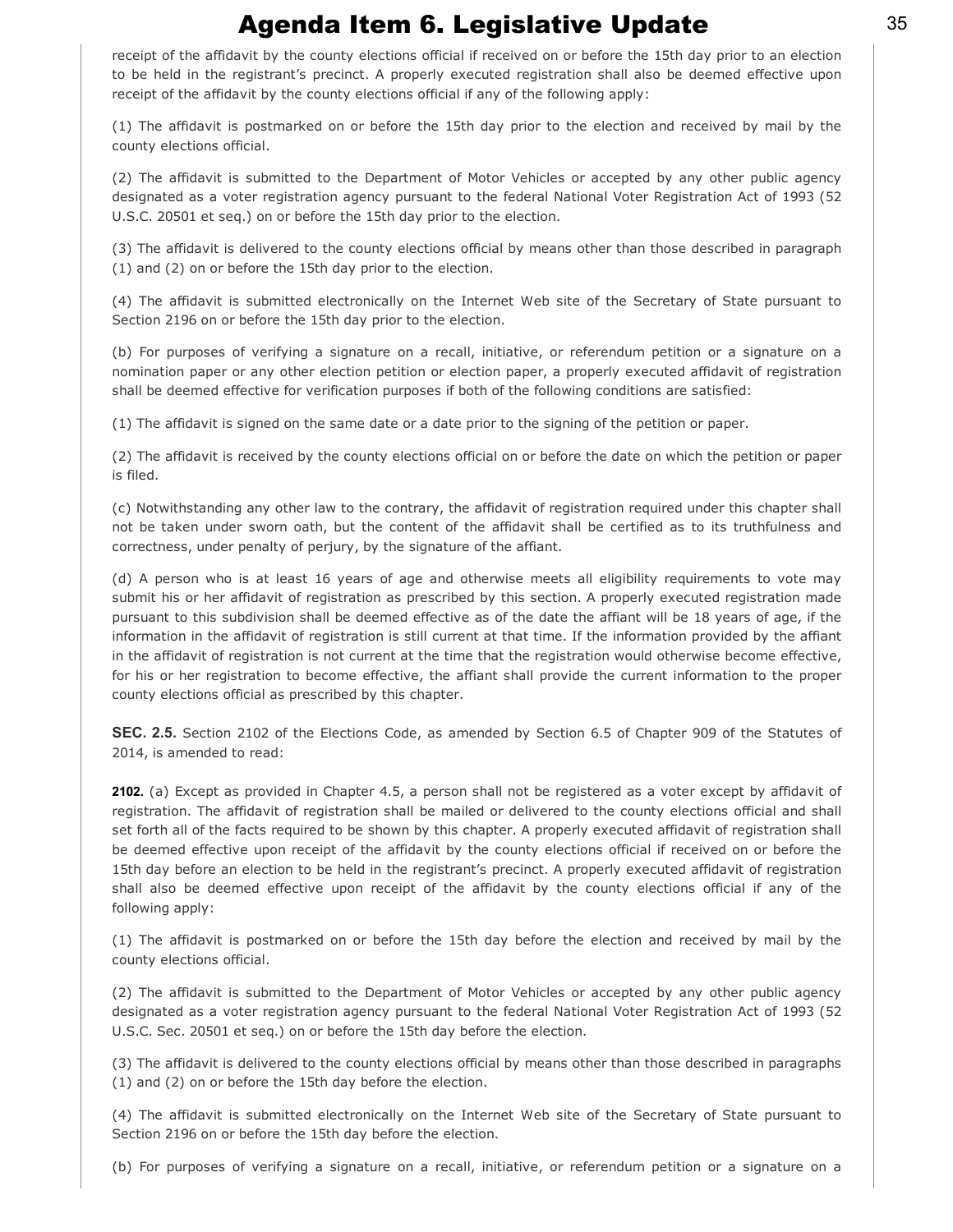nomination paper or any other election petition or election paper, a properly executed affidavit of registration shall be deemed effective for verification purposes if both of the following conditions are satisfied:

(1) The affidavit is signed on the same date or a date before the signing of the petition or paper.

(2) The affidavit is received by the county elections official on or before the date on which the petition or paper is filed.

(c) Notwithstanding any other law to the contrary, the affidavit of registration required under this chapter shall not be taken under sworn oath, but the content of the affidavit shall be certified as to its truthfulness and correctness, under penalty of perjury, by the signature of the affiant.

(d) A person who is at least 16 years of age and otherwise meets all eligibility requirements to vote may submit his or her affidavit of registration as prescribed by this section. A properly executed affidavit of registration made pursuant to this subdivision shall be deemed effective as of the date the affiant will be 18 years of age, if the information in the affidavit of registration is still current at that time. If the information provided by the affiant in the affidavit of registration is not current at the time that the affidavit of registration would otherwise become effective, for his or her registration to become effective, the affiant shall provide the current information to the proper county elections official as prescribed by this chapter.

(e) An individual with a disability who is otherwise qualified to vote may complete an affidavit of registration with reasonable accommodations as needed.

(f) An individual with a disability who is under a conservatorship may be registered to vote if he or she has not been disqualified from voting.

SEC. 3. Chapter 4.5 (commencing with Section 2260) is added to Division 2 of the Elections Code, to read:

#### CHAPTER 4.5. California New Motor Voter Program

2260. This chapter shall be known and may be cited as the California New Motor Voter Program.

2261. The Legislature finds and declares all of the following:

(a) Voter registration is one of the biggest barriers to participation in our democracy.

(b) In 1993, Congress enacted the federal National Voter Registration Act of 1993 (52 U.S.C. Sec. 20501 et seq.), commonly known as the "Motor Voter Law," with findings recognizing that the right of citizens to vote is a fundamental right; it is the duty of federal, state, and local governments to promote the exercise of the right to vote; and the primary purpose of the act is to increase the number of eligible citizens who register to vote.

(c) It is the intent of the Legislature to enact the California New Motor Voter Program to provide California citizens additional opportunities to participate in democracy through exercise of their fundamental right to vote.

2262. (a) The Secretary of State and the Department of Motor Vehicles shall establish the California New Motor Voter Program for the purpose of increasing opportunities for voter registration by any person who is qualified to be a voter under Section 2 of Article II of the California Constitution.

(b) This chapter shall not be construed as requiring the Department of Motor Vehicles to determine eligibility for voter registration and voting. The Secretary of State is solely responsible for determining eligibility for voter registration and voting.

2263. (a) The Department of Motor Vehicles, in consultation with the Secretary of State, shall establish a schedule and method for the department to electronically provide to the Secretary of State the records specified in this section.

(b) (1) The department shall provide to the Secretary of State, in a manner and method to be determined by the department in consultation with the Secretary of State, the following information associated with each person who submits an application for a driver's license or identification card pursuant to Section 12800, 12815, or 13000 of the Vehicle Code, or who notifies the department of a change of address pursuant to Section 14600 of the Vehicle Code: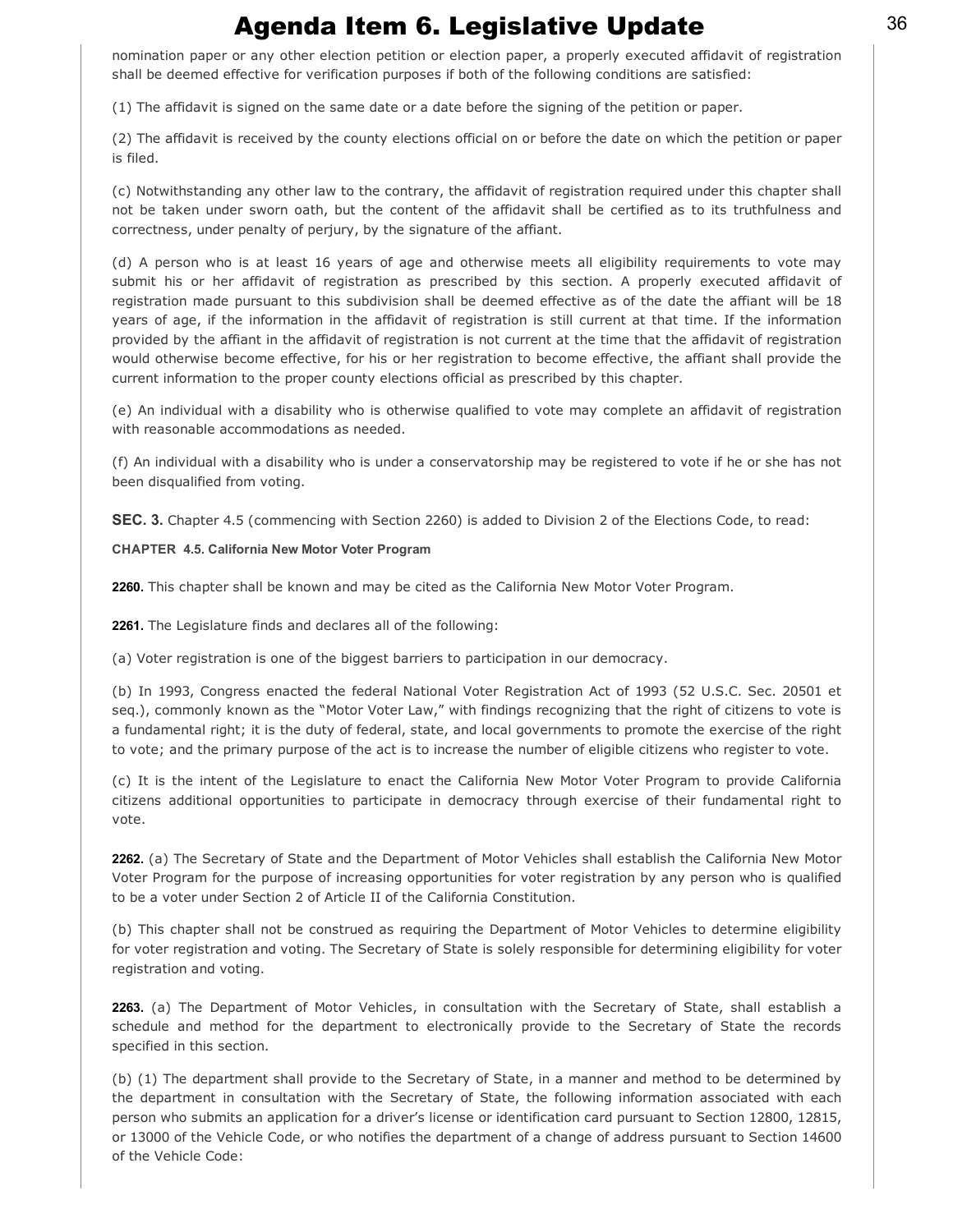(A) Name.

(B) Date of birth.

(C) Either or both of the following, as contained in the department's records:

(i) Residence address.

(ii) Mailing address.

(D) Digitized signature, as described in Section 12950.5 of the Vehicle Code.

(E) Telephone number, if available.

(F) Email address, if available.

(G) Language preference.

(H) Political party preference.

(I) Whether the person chooses to become a permanent vote by mail voter.

(J) Whether the person affirmatively declined to become registered to vote during a transaction with the department.

(K) A notation that the applicant has attested that he or she meets all voter eligibility requirements, including United States citizenship, specified in Section 2101.

(L) Other information specified in regulations implementing this chapter.

(2) (A) The department may provide the records described in paragraph (1) to the Secretary of State before the Secretary of State certifies that all of the conditions set forth in subdivision (e) of this section have been satisfied. Records provided pursuant to this paragraph shall only be used for the purposes of outreach and education to eligible voters conducted by the Secretary of State.

(B) The Secretary shall provide materials created for purposes of outreach and education as described in this paragraph in languages other than English, as required by the federal Voting Rights Act of 1965 (52 U.S.C. Sec. 10503).

(c) The Secretary of State shall not sell, transfer or allow any third party access to the information acquired from the Department of Motor Vehicles pursuant to this chapter without approval of the department, except as permitted by this chapter and Section 2194.

(d) The department shall not electronically provide records of a person who applies for or is issued a driver's license pursuant to Section 12801.9 of the Vehicle Code because he or she is unable to submit satisfactory proof that his or her presence in the United States is authorized under federal law.

(e) The Department of Motor Vehicles shall commence implementation of this section no later than one year after the Secretary of State certifies all of the following:

(1) The State has a statewide voter registration database that complies with the requirements of the federal Help America Vote Act of 2002 (52 U.S.C. Section 20901 et seq.).

(2) The Legislature has appropriated the funds necessary for the Secretary of State and the Department of Motor Vehicles to implement and maintain the California New Motor Voter Program.

(3) The regulations required by Section 2270 have been adopted.

(f) The Department of Motor Vehicles shall not electronically provide records pursuant to this section that contain a home address designated as confidential pursuant to Section 1808.2, 1808.4, or 1808.6 of the Vehicle Code.

2264. (a) The willful, unauthorized disclosure of information obtained from the Department of Motor Vehicles pursuant to Section 2263 to any person, or the use of any false representation to obtain any of that information or the use of any of that information for a purpose other than as stated in Section 2263, is a misdemeanor punishable by a fine not exceeding five thousand dollars (\$5,000) or imprisonment in the county jail not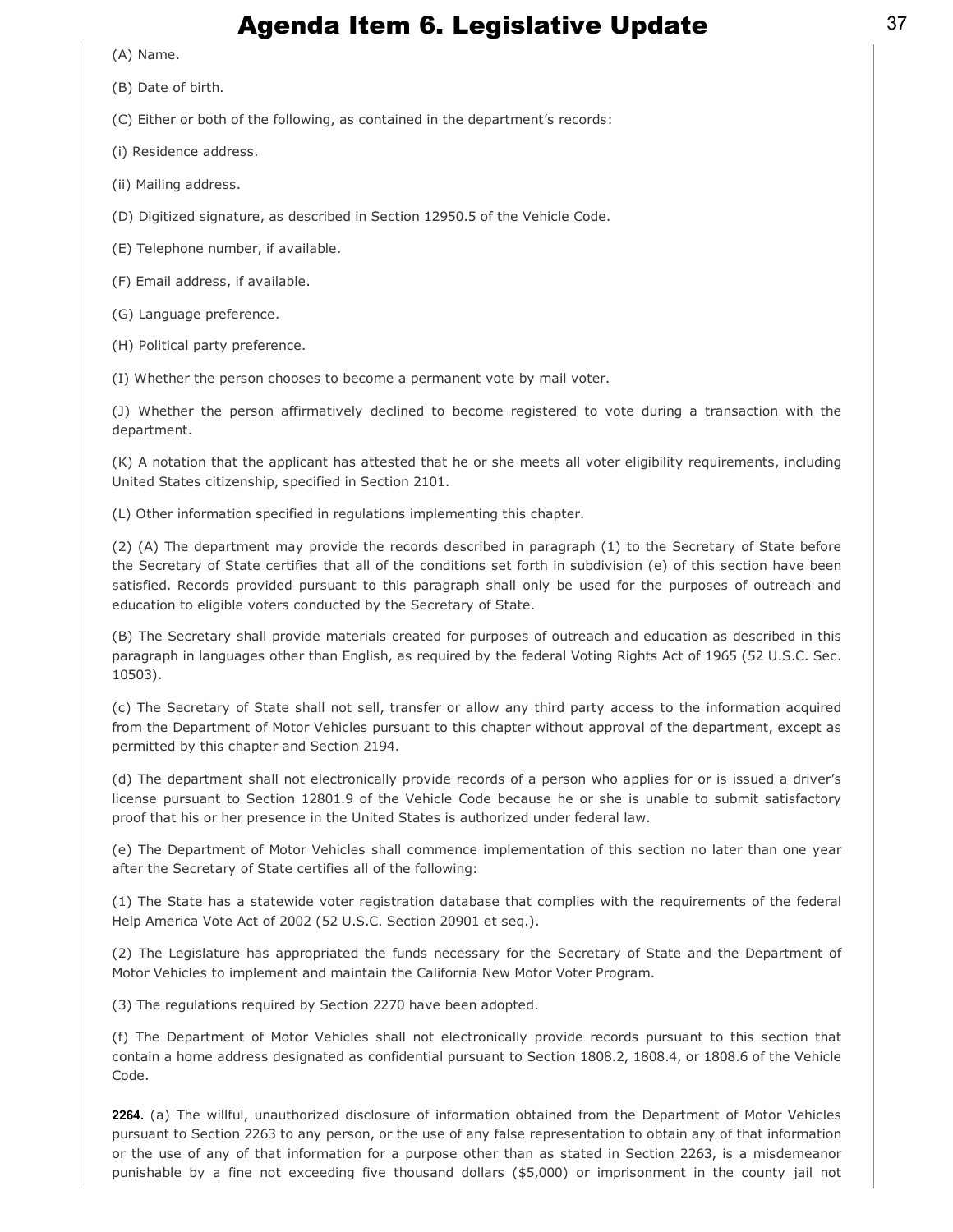exceeding one year, or both fine and imprisonment.

(b) The Secretary of State shall establish procedures to protect the confidentiality of the information acquired from the Department of Motor Vehicles pursuant to Section 2263. The disclosure of this information shall be governed by the Information Practices Act of 1977 (Chapter 1 (commencing with Section 1798) of Title 1.8 of Part 4 of Division 3 of the Civil Code), and the Secretary of State shall account for any disclosures, including those due to security breaches, in accordance with that act.

2265. (a) The records of a person designated in paragraph (1) of subdivision (b) of Section 2263 shall constitute a completed affidavit of registration and the Secretary of State shall register the person to vote, unless any of the following conditions is satisfied:

(1) The person's records, as described in Section 2263, reflect that he or she affirmatively declined to become registered to vote during a transaction with the Department of Motor Vehicles.

(2) The person's records, as described in Section 2263, do not reflect that he or she has attested to meeting all voter eligibility requirements specified in Section 2101.

(3) The Secretary of State determines that the person is ineligible to vote.

(b) (1) If a person who is registered to vote pursuant to this chapter does not provide a party preference, his or her party preference shall be designated as "Unknown" and he or she shall be treated as a "No Party Preference" voter.

(2) A person whose party preference is designated as "Unknown" pursuant to this subdivision shall not be counted for purposes of determining the total number of voters registered on the specified day preceding an election, as required by subdivision (b) of Section 5100 and subdivision (c) of Section 5151.

2266. A person registered to vote under this chapter may cancel his or her voter registration at any time by any method available to any other registered voter.

2267. This chapter does not affect the confidentiality of a person's voter registration information, which remains confidential pursuant to Section 2194 of this code and Section 6254.4 of the Government Code and for all of the following persons:

(a) A victim of domestic violence, sexual assault, or stalking pursuant to Section 2166.5.

(b) A reproductive health care service provider, employee, volunteer, or patient pursuant to Section 2166.5.

(c) A public safety officer pursuant to Section 2166.7.

(d) A person with a life-threatening circumstance upon court order pursuant to Section 2166.

2268. If a person who is ineligible to vote becomes registered to vote pursuant to this chapter in the absence of a violation by that person of Section 18100, that person's registration shall be presumed to have been effected with official authorization and not the fault of that person.

2269. If a person who is ineligible to vote becomes registered to vote pursuant to this chapter and votes or attempts to vote in an election held after the effective date of the person's registration, that person shall be presumed to have acted with official authorization and shall not be guilty of fraudulently voting or attempting to vote pursuant to Section 18560, unless that person willfully votes or attempts to vote knowing that he or she is not entitled to vote.

2270. The Secretary of State shall adopt regulations to implement this chapter, including regulations addressing both of the following:

(a) A process for canceling the registration of a person who is ineligible to vote, but became registered under the California New Motor Voter Program in the absence of any violation by that person of Section 18100.

(b) An education and outreach campaign informing voters about the California New Motor Voter Program that the Secretary of State will conduct to implement this chapter. The Secretary may use any public and private funds available for this and shall provide materials created for this outreach and education campaign in